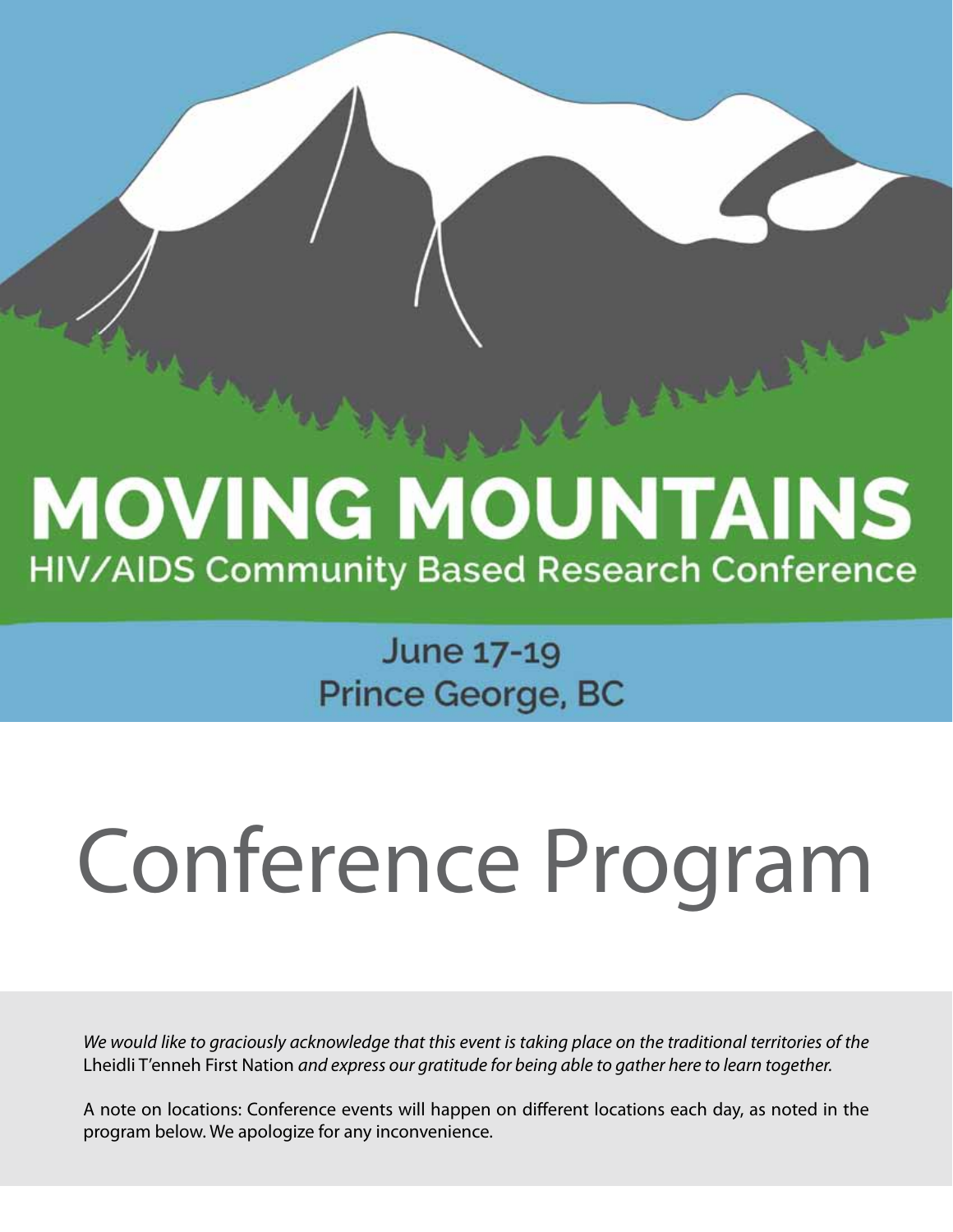

## **MOVING MOUNTAINS**

#### **Opening Celebration**

**Tuesday, June 17 Prince George Native Friendship Centre** (1600 - 3rd Avenue, Prince George)

| 6:00-9:00PM | Welcome & Opening Prayer                                                                                                                                                                                                   |
|-------------|----------------------------------------------------------------------------------------------------------------------------------------------------------------------------------------------------------------------------|
|             | Performance: by the Lheidli T'enneh Drummers                                                                                                                                                                               |
|             | Opening Talk: Circle or Cycle: Carrielynn Lund, Métis consultant and researcher, will use stories and<br>visuals to highlight community readiness, community research concepts and process in community<br>based research. |
|             | <b>Reception with refreshments</b>                                                                                                                                                                                         |
|             | The Opening Celebration is a public event, please feel free to bring friends, colleagues and family<br>to join us.                                                                                                         |

#### **Wednesday, June 18**

**Coast Hotel** (770 Brunswick Street)

| 8:30AM | Registration                                                                                                 |
|--------|--------------------------------------------------------------------------------------------------------------|
| 9:00AM | Welcome & Introductions<br>Jamie Reschny, University of Northern BC<br>Andrea Langlois, Pacific AIDS Network |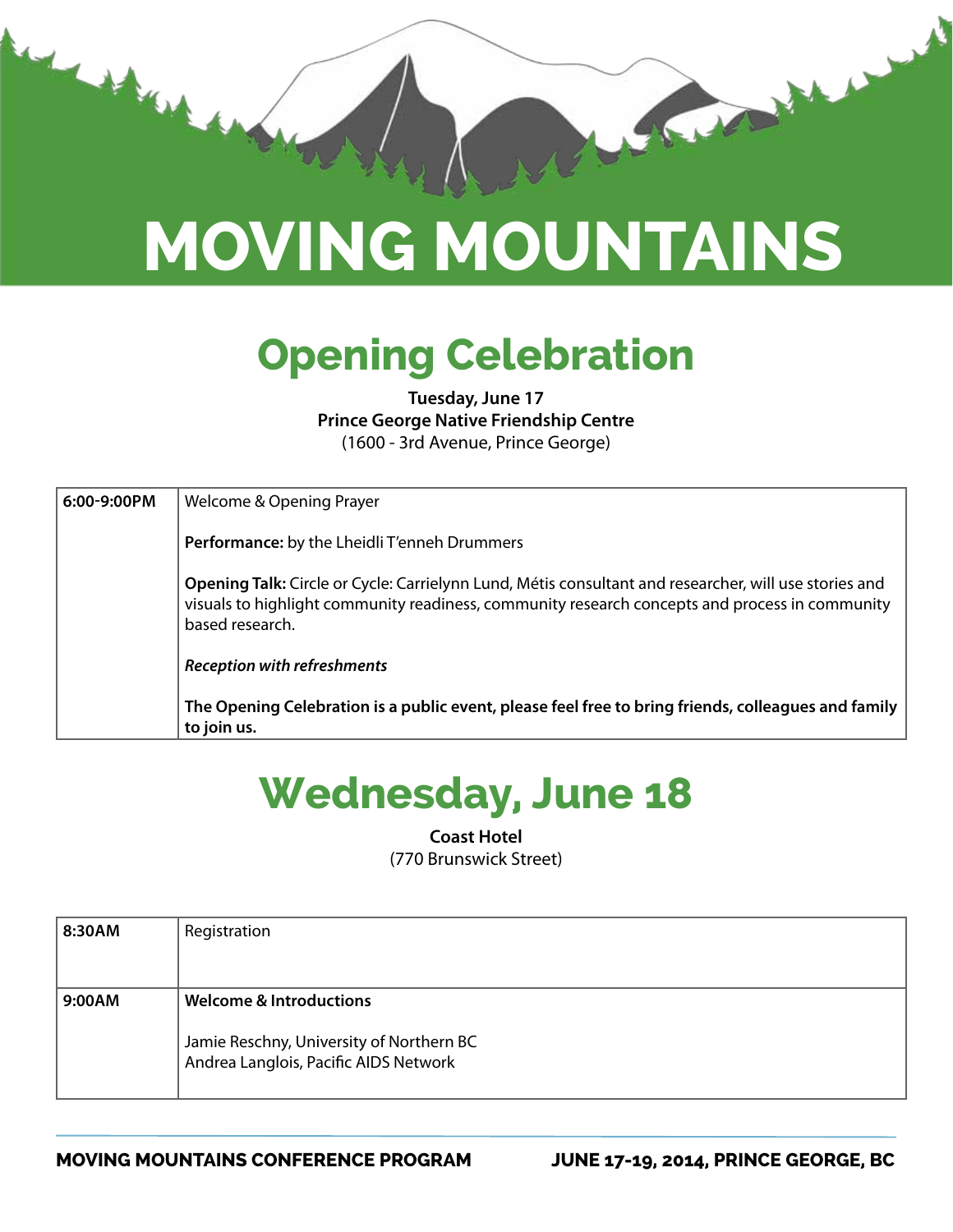| 9:30AM        | Go Tell It On a Mountain: HIV/AIDS-Related Research in the North                                                                                                                                                                                                                                                                                                                                                                                                                                                                       |
|---------------|----------------------------------------------------------------------------------------------------------------------------------------------------------------------------------------------------------------------------------------------------------------------------------------------------------------------------------------------------------------------------------------------------------------------------------------------------------------------------------------------------------------------------------------|
|               | In this fast-paced session we will hear updates from novel research undertaken in the region. These<br>short, engaging presentations will be followed by a question and answer session, where the audience<br>will be asked to engage in a discussion with presenters.                                                                                                                                                                                                                                                                 |
|               | Moderators: Josh Mann (Northern HIV & Health Education Society) and Janice Duddy (Pacific<br>AIDS Network)                                                                                                                                                                                                                                                                                                                                                                                                                             |
|               | <b>Presentations:</b>                                                                                                                                                                                                                                                                                                                                                                                                                                                                                                                  |
|               | The Cedar Project – Vicky Thomas (Cedar Project)<br>1.<br>Sex Now Survey - Olivier Ferlatte (Community-Based Research Centre for Gay Men's Health)<br>2.<br>Prince George I-Track Survey - Martha Risdale (UNBC)<br>3.<br>Food Security & HIV Study - Evin Jones (Pacific AIDS Network)<br>4.<br>5. Patient Journey Mapping Project - Patricia Howard (Northern Health Authority)<br>Promising and Proven HIV Prevention and Interventions in Rural and Remote Regions in<br>6.<br>Canada - Cathy Worthington (University of Victoria) |
| 10:30-10:45AM | <b>NUTRITION BREAK</b>                                                                                                                                                                                                                                                                                                                                                                                                                                                                                                                 |
| 10:45AM       | <b>Research in the North: Continued</b>                                                                                                                                                                                                                                                                                                                                                                                                                                                                                                |
| 11:30AM       | Research 101: Partnerships, Participation and Processes                                                                                                                                                                                                                                                                                                                                                                                                                                                                                |
|               | Community-based research is becoming more and more popular with communities and community<br>organizations are being approached more and more often. This session is designed to give a snap-<br>shot overview of the nature of research, how community-based research partnerships should be<br>formed, and community partner rights within the research process and beyond.                                                                                                                                                          |
|               | Presenters: Kendra Mitchell-Foster (Post-doctoral Research Fellow, Health Arts Research Centre,<br>Northern Medical Program & School of Health Sciences, UNBC) and Carlene Dingwall (Commu-<br>nity Researcher; PhD student, UBC)                                                                                                                                                                                                                                                                                                      |
| 12:30-1:30PM  | <b>LUNCH</b>                                                                                                                                                                                                                                                                                                                                                                                                                                                                                                                           |
| 1:30PM        | No Mountain Moved without Peer Researchers                                                                                                                                                                                                                                                                                                                                                                                                                                                                                             |
|               | Engaging people with lived experience as co-researchers is an emerging best practice in community-<br>based research. This dynamic panel discussion will highlight key things to consider when using this<br>CBR approach in northern, rural or remote areas.                                                                                                                                                                                                                                                                          |
|               | Moderator: Francisco Ibanez-Carrasco (Ontario HIV Treatment Network)                                                                                                                                                                                                                                                                                                                                                                                                                                                                   |
|               | Panelists: Heather Peters (Opening the Doors To Harm Reduction Study & UNBC School of Social<br>Work); Christina Tom & Claudette Cardinal (CHIWOS Study)                                                                                                                                                                                                                                                                                                                                                                               |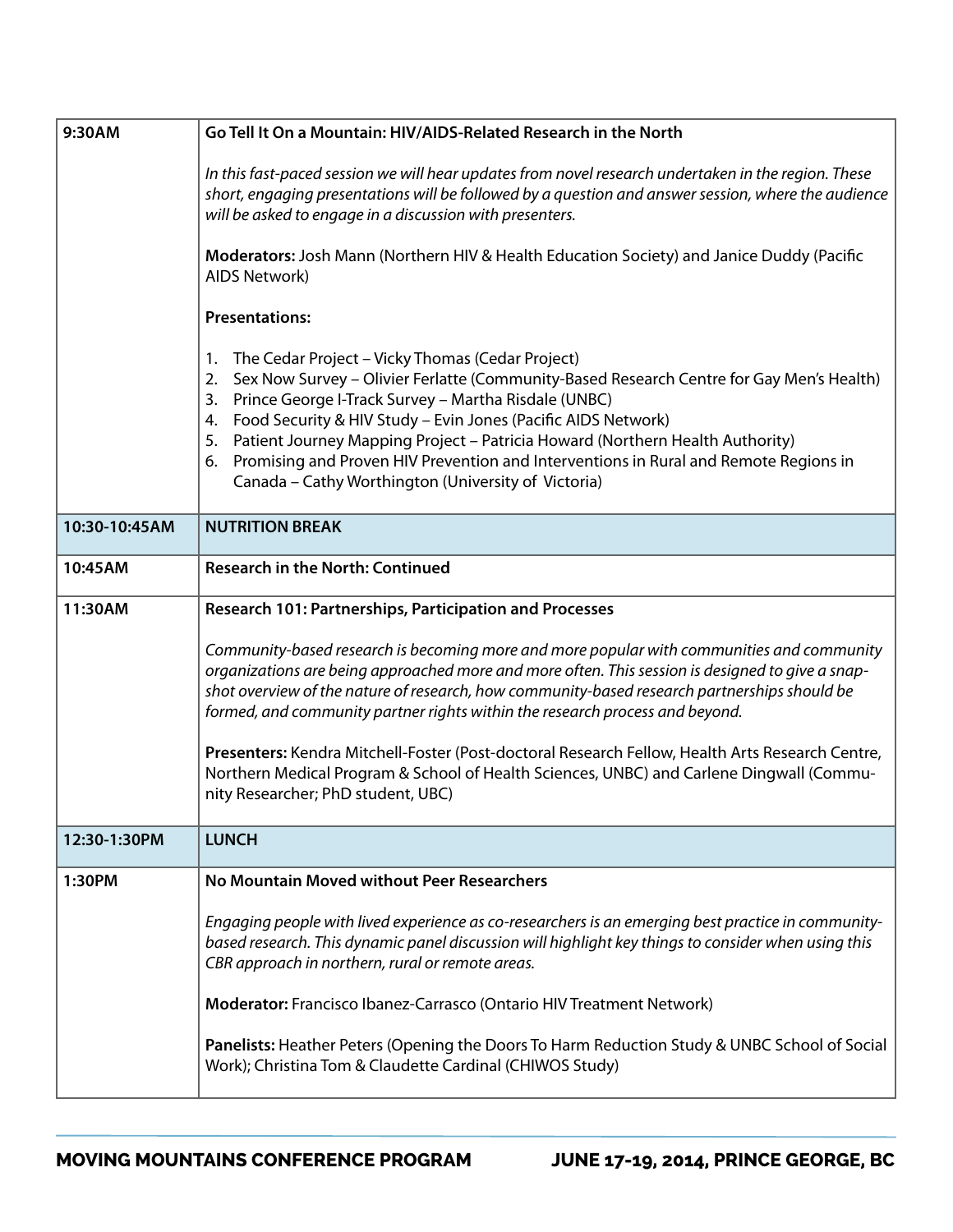| 2:30PM      | <b>Environmental Scan of HIV/AIDS Research in Northern Canada</b>                                                                                                                                                                                                                                                                                                                                                                                                                                                                                                                                                                                                                                                                     |
|-------------|---------------------------------------------------------------------------------------------------------------------------------------------------------------------------------------------------------------------------------------------------------------------------------------------------------------------------------------------------------------------------------------------------------------------------------------------------------------------------------------------------------------------------------------------------------------------------------------------------------------------------------------------------------------------------------------------------------------------------------------|
|             | In order to inform research priority setting at Moving Mountains, an environmental scan was under-<br>taken to catalogue and review HIV/AIDS-related research underway in northern BC, and northern<br>Canada. This presentation will lay out key findings.                                                                                                                                                                                                                                                                                                                                                                                                                                                                           |
|             | Presenters: Jamie Reschny (PhD Candidate, UNBC School of Health Sciences) & Sarah Jackson<br>(Research Assistant, UNBC)                                                                                                                                                                                                                                                                                                                                                                                                                                                                                                                                                                                                               |
| 3:15-3:30PM | <b>BREAK</b>                                                                                                                                                                                                                                                                                                                                                                                                                                                                                                                                                                                                                                                                                                                          |
| 3:30PM      | <b>Introduction to Tomorrow's Priority Mapping Activity</b>                                                                                                                                                                                                                                                                                                                                                                                                                                                                                                                                                                                                                                                                           |
|             | Presenter: Andrea Langlois (Pacific AIDS Network)                                                                                                                                                                                                                                                                                                                                                                                                                                                                                                                                                                                                                                                                                     |
| 4:00-5:00PM | <b>Keynote Talk: Process Is Everything</b>                                                                                                                                                                                                                                                                                                                                                                                                                                                                                                                                                                                                                                                                                            |
|             | This talk will explore the processes that build community based research capacity and lead to action.<br>She will look at the research cycle including how to initiate community partnerships, establish a<br>community research team, training, conduct research, share findings and develop evidence based<br>interventions.                                                                                                                                                                                                                                                                                                                                                                                                        |
|             | About the speaker: Carrielynn Lund is a Métis consultant who possesses a degree from the<br>Royal Conservatory of Music and a Master's degree in Social Work. Her primary focus is on assist-<br>ing Aboriginal communities to identify and address health and social issues that have a negative<br>impact on children and their families. Carrielynn is frequently invited to speak to government,<br>academics and communities about Aboriginal ethics and community-based research. Her most<br>recent research coordinator experience includes working with CIET Canada leading the Aborigi-<br>nal Community Resilience to AIDS and other blood-borne viruses (7 years) and Pavement Stories<br>- Life on the streets after 40. |

### **Thursday, June 19**

| 8:30-9:00AM | Registration                                                                                                                                                                                                                                                                                                                                                                                                         |
|-------------|----------------------------------------------------------------------------------------------------------------------------------------------------------------------------------------------------------------------------------------------------------------------------------------------------------------------------------------------------------------------------------------------------------------------|
| 9:00AM      | <b>Introductions</b>                                                                                                                                                                                                                                                                                                                                                                                                 |
| 9:15AM      | You, Me, and the Spaces Between: Reflexivity and Research Priorities<br>Arts-Based Approaches in Health Research                                                                                                                                                                                                                                                                                                     |
|             | Arts-based inquiry is a powerful and underutilized qualitative method in health research. The objec-<br>tives of this workshop are to: discuss the process and ethics of arts-based inquiry, provide examples of<br>arts-based health research projects, and provide an opportunity for conference participants to create a<br>canvass that aims to challenge how they think about the "spaces between" in research. |
|             | Workshop facilitators: Virginia Russell (Health Researcher; UNBC lecturer) & Dahne Z. Harding (Art-<br>ist; Ph.D student, UNBC)                                                                                                                                                                                                                                                                                      |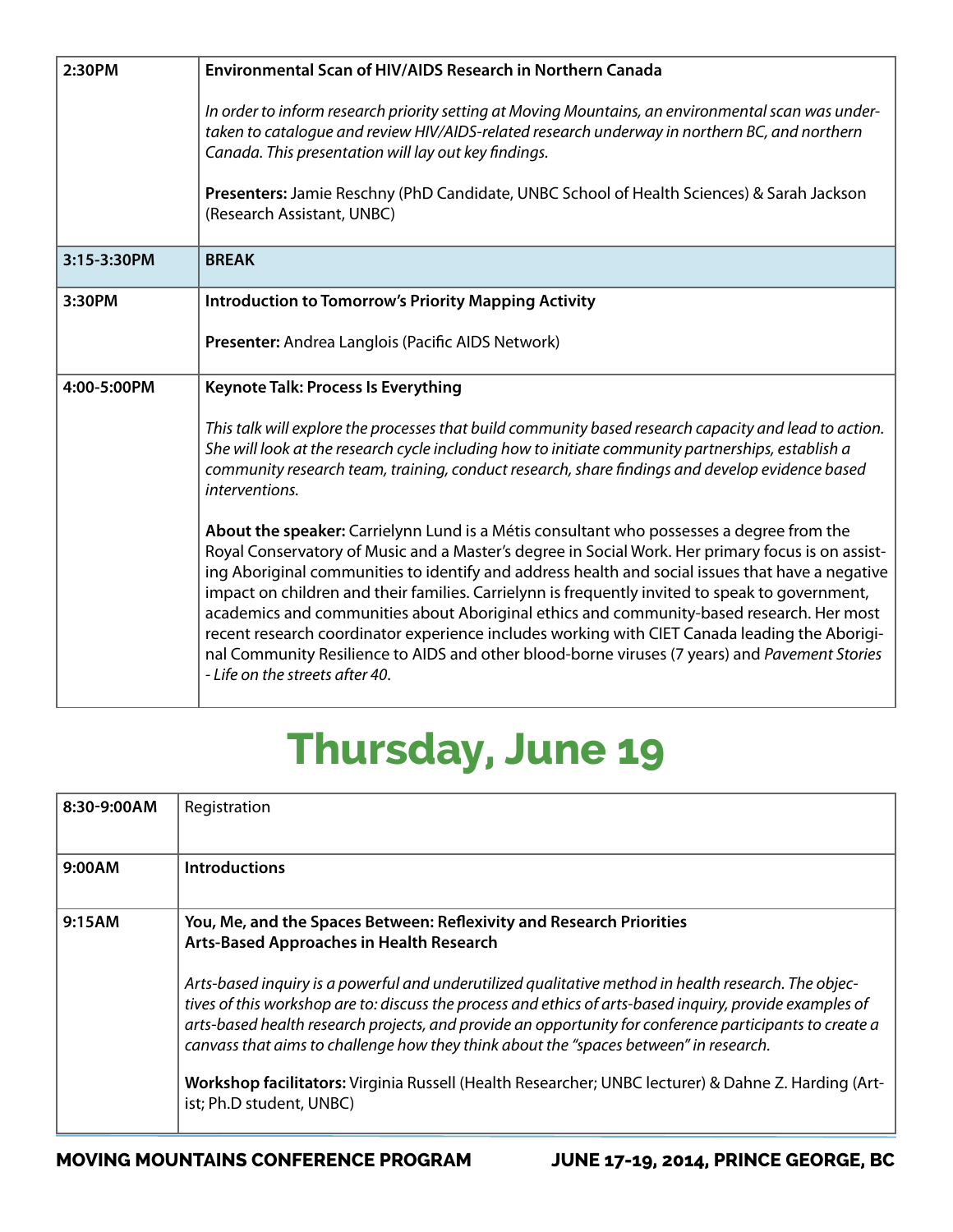| 10:45-11:00AM | <b>BREAK</b>                                                                                                                                                                                                                                                                                                                               |
|---------------|--------------------------------------------------------------------------------------------------------------------------------------------------------------------------------------------------------------------------------------------------------------------------------------------------------------------------------------------|
| 11:00AM       | Mapping the Way Forward: HIV/AIDS-Related Research Directions for Northern BC                                                                                                                                                                                                                                                              |
|               | In this session, participants will be asked to participate in a research priority mapping activity for the<br>region. Participants will be asked to share their knowledge and experience of the issues and concerns<br>in the region to collectively discuss what information and research is needed to achieve broader<br><i>impacts.</i> |
|               | <b>Facilitator:</b> Andrea Langlois (Pacific AIDS Network)                                                                                                                                                                                                                                                                                 |
| 12:45-1:30PM  | <b>LUNCH</b>                                                                                                                                                                                                                                                                                                                               |
| 1:30PM        | <b>Next steps and closing</b>                                                                                                                                                                                                                                                                                                              |

#### **Fill out our evaluation survey!**

We want to hear from you! Please go online to fill out our evaluation survey follow this link, and don't worry, we'll send you a reminder email too!

[http://fluidsurveys.com/s/movingmountainsevaluation](http://fluidsurveys.com/s/movingmountainsevaluation/)

### **Thank-you**

A special thank you to the Moving Mountains Advisory Committee members:

Jamie Reschny (UNBC) and Andrea Langlois (Pacific AIDS Network) for their work as co-chairs, Russ Callahan (UNBC), Sam Milligan (Northern Health), Vanessa West (Positive Living North), Josh Seymour (Positive Living North), Erin Anderlini (Prince George Native Friendship Centre), Mary Jackson (Northern HIV and Health Education Society), Heather Peters (UNBC), Sherri Pooyak (Aboriginal HIV/AIDS CBR Collaborative Centre), Collette Plasway (Northern BC First Nations HIV/AIDS Coalition), Janice Duddy (Pacific AIDS Network), Murray Krause (Central Interior Native Health Society), and research assistants Tiegan Daniels, Sarah Jackson and Joshua Mann.

Thank you also to all presenters, moderators, and facilitators for helping to make this event a success, and to Stacy LeBlanc, Evin Jones, and Christina Bielek (Pacific AIDS Network) for their assistance and support.